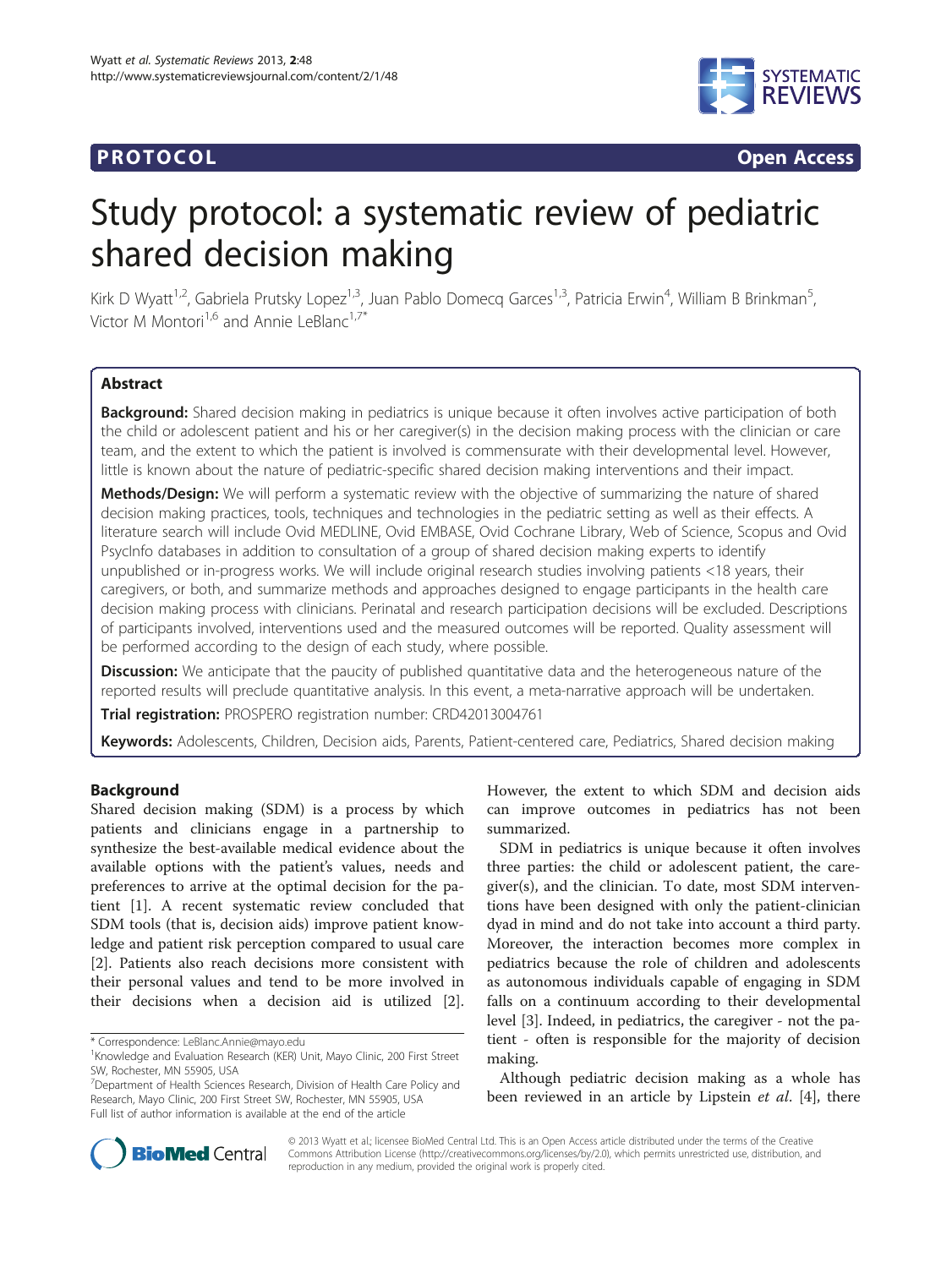exists no single resource to summarize the specific topic of SDM in pediatrics with an emphasis on decision aids and other methods of patient and caregiver engagement through a systematic process. Although a systematic review of randomized controlled trials of decision aids [\[2](#page-3-0)] did not explicitly specify which included studies were applied in a pediatric setting, a review of titles of included studies revealed only two [[5,6\]](#page-3-0) that appear to be clearly applied to pediatrics (on the topics of vaccination and circumcision), although several studies covered the topic of prenatal diagnosis [[7-10](#page-3-0)]. Given the paucity of randomized controlled trials of pediatric decision aids found in that systematic review, other study designs and methods of patient engagement should be explored to capture the full extent of SDM research in pediatrics.

The primary aim of this study will be to summarize the nature of SDM practices, tools, techniques and technologies in the pediatric setting as well as their effects. The secondary aim will be to describe unique differences and challenges to implementation of pediatric SDM, if there are any, in relation to SDM in adults.

# Methods/Design

## Study registration

The systematic review was registered with PROSPERO (registration number CRD42013004761; [http://www.crd.](http://www.crd.york.ac.uk/PROSPERO) [york.ac.uk/PROSPERO\)](http://www.crd.york.ac.uk/PROSPERO).

# Search methods

An expert librarian will design and conduct an electronic search strategy with the input of an interdisciplinary team with expertise in SDM and conducting systematic reviews. We will search electronic databases (Ovid MEDLINE, Ovid EMBASE, Ovid Cochrane Library, Web of Science, Scopus and Ovid PsycInfo databases) from inception to current time to identify relevant studies.

We will complement our electronic search by reviewing the reference lists of the eligible primary studies. We will also conduct a manual search for systematic and narrative reviews on the topic and include articles referenced therein through the same inclusion process used for articles discovered in the primary literature search; however, the reviews themselves will not be included unless they present original, previously unpublished data. We will also consult experts, including a Facebook group of SDM experts, to identify additional works including those that are unpublished or in progress.

# Eligibility criteria

Studies targeting patients <18 years, their caregivers, or both, published from database inception to present, which describe a method or approach (including practices, tools, techniques and technologies such as SDM, decision aids and decision support tools) designed to facilitate involvement in the decision making process for medical decisions will be included. Eligible studies may be of any design, including descriptive studies, with or without comparator groups, but must be targeted to the setting of any health care decision except those decisions pertaining to antenatal care, perinatal care, or research study participation decisions. Studies will be included regardless of reported outcomes.

We will exclude studies designed to educate, motivate or change behaviors of patients without specifically engaging them in a decision making process, based on the prevailing definitions of SDM [\[11](#page-3-0)-[13\]](#page-3-0). We will also exclude studies reporting decision making in relation to perinatal care or participation in research studies, given that their focus significantly differs from the majority of clinical decision making in pediatrics. Studies that are not English language will be excluded.

## Study selection

We will upload search results into an online reference management system (DistillerSR, Ottawa, Canada) to allow for more efficient and transparent processing with better progress tracking and real-time evaluation of inter-reviewer agreement. Two reviewers will independently consider the potential eligibility of each of the abstracts and titles from the retrieved citations and will request full text versions for these potentially eligible studies. Working separately and independently, reviewers will assess the full text of reports to confirm eligibility.

Reviewers will calibrate their judgments using a small sample of reports. When possible, disagreements will be resolved by consensus. When consensus cannot be achieved, a third-party arbiter will determine final inclusion. Agreement will be measured using the kappa or phi statistics, the latter being appropriate when the distribution of agreement is extreme.

# Data collection and extraction

Two reviewers will extract data, using a predefined data extraction form, including general information about the included studies (for example, study design, participant selection process, setting, clinical context), participants (for example, targeted participants, included ages, sociodemographics) and outcomes (all measured outcomes, including health-related outcomes, observing patient involvement (OPTION) scores [\[14](#page-3-0)], decisional conflict scores [\[15](#page-4-0)], and measures of patient knowledge and satisfaction). Given that our preliminary literature survey revealed heterogeneity in reported outcomes, we anticipate other unanticipated outcomes may be reported as well. If the extraction process reveals descriptive factors or outcomes from studies that the reviewers deem potentially useful to include and are not included in the initial data extraction form, we will collect such data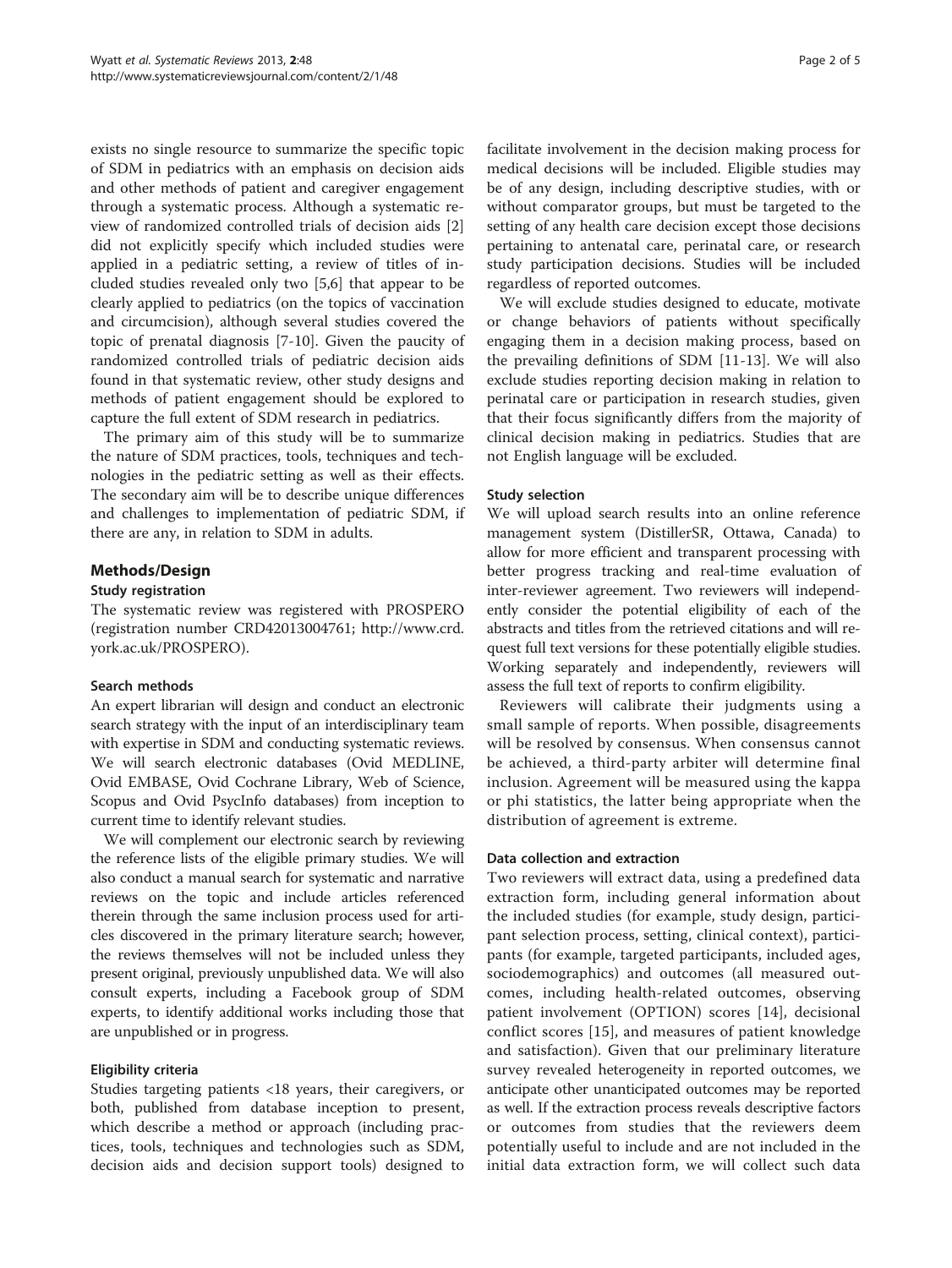preliminarily in free text form and revise the data extraction form to permit collection of the data in a coded fashion.

# Risk of bias assessment

We will conduct a quality assessment according to the design of each included study. For example, we will assess the methodological quality of randomized controlled trials using the Cochrane risk of bias tool [[16\]](#page-4-0) and appraise observational studies using the Newcastle-Ottawa quality assessment tool [[17\]](#page-4-0).

# Analysis

We will first summarize and describe the methods and approaches designed to engage participants in the decision making process with clinicians. Then we will assess the impact these SDM methods and approaches have on measures of patient engagement (such as OPTION scores), decisional conflict (such as decisional conflict scores), satisfaction, and health outcomes (such as quality of life, course of disease).

If there is enough available data, a meta-analytic approach will be taken to generate estimates of the impact of SDM interventions using Stata (StataCorp, College Station, TX, USA) to conduct the analyses.

We consider that the nature of our question, along with the lack of a standard approach to evaluate SDM across existing studies, will make the development of a quantitative meta-analysis unfeasible. If this is the case, data extracted from the included studies will be analyzed following a meta-narrative approach suggested by Greenhalgh et al. [[18](#page-4-0)].

The meta-narrative approach involves six phases used to develop a storyline that maps the development and progression of a field. The first two phases, which have begun with the present paper, are planning and searching. The planning phase involves assembly of a multidisciplinary team with experience in the relevant fields. Our team includes four physicians (including one pediatrician), methodologists, a medical student, an epidemiologist and a librarian, all with extensive experience in the field of SDM. Together, the team outlined a broad, open-ended research question (What is the nature of SDM in pediatrics, and what unique differences and challenges are there in the implementation of pediatric SDM when compared to the adult setting?) and agreed upon the relevant outcomes (descriptions of participants and interventions, measures of SDM). The search strategy was developed with the assistance of a professional librarian (P.E.) conferring with the interdisciplinary team. References of relevant papers found in the initial literature search will be combined with informal networking to identify studies not found directly through the literature search, including those that are unpublished or in progress.

The mapping phase involves identification of key conceptual, theoretical, methodological and instrumental elements. We anticipate that three major conceptual elements will be the varying level of involvement of the patient based on his or her developmental level, involvement of a surrogate decision maker (such as the caregiver), and tryadic conversations involving the clinician, pediatric patient and caregiver. Many of the key elements, however, may be similar to those of SDM in adults (for example, role of the clinician and patient/ caregiver, challenges in measurement of SDM), making the involvement of the interdisciplinary team of SDM experts crucial. Key researchers, resources and events will be mapped in a manner consistent with the prevailing terminology used in the field.

The appraisal phase involves extraction of data and grouping related data, where appropriate. The synthesis phase extracts from those studies key dimensions of pediatric SDM that have been researched and focuses on generating a narrative of how each study contributed to that dimension of pediatric SDM (for example, level of patient involvement based on developmental level, surrogate decision makers, tryadic conversations). Any apparent conflicts between studies will be highlighted and explored.

The final phase of the meta-narrative approach, 'recommendations,' involves a reflective dialogue with the multidisciplinary team and other stakeholders to summarize the state of the field and lessons learned. This will include comparison of SDM in pediatrics with the adult setting based on the available literature [\[2](#page-3-0)] and expert knowledge of members of our team. Although the meta-narrative approach suggests that practice, policy and research recommendations should be made in this section, we feel that, based on the role of the reviewers and scope of the project, explicit clinical practice and policy recommendations are not appropriate. However, suggestions for future research may be feasible based on the research background of the team.

#### Publication bias

We will visually inspect asymmetry of funnel plots and conduct the Egger regression test for continuous outcomes and Peters test for binary outcomes when enough data are available and low heterogeneity exists across studies [\[19-22](#page-4-0)].

#### Author contact

Authors of included studies will be contacted to verify data extraction and provide missing information, if available. The process for contacting authors will begin with an email to the corresponding author if an email address is available, or a phone call if only a phone number is provided. The first author will be copied if their email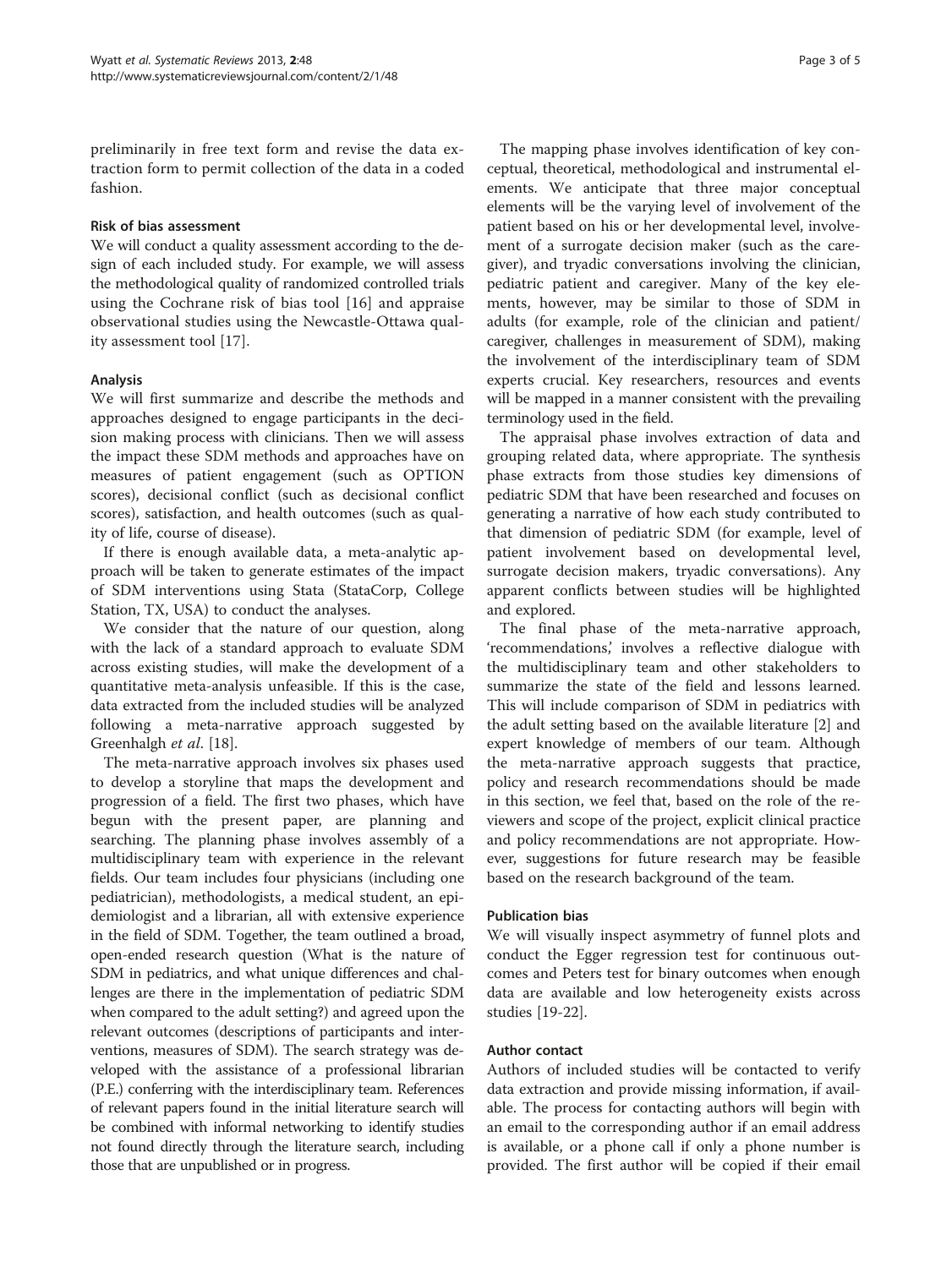<span id="page-3-0"></span>address is included in the manuscript. If no response is received within one week from the corresponding or first author, a follow-up email or phone call will be attempted. If a response to the follow-up email or phone call has not been received within one week, missing information will be reported as 'not reported'.

#### Reporting

If we are able to conduct a quantitative systematic review, the study will be reported according to the Preferred Reporting Items for Systematic Reviews and Meta-Analyses (PRISMA) workgroup recommendations [\[23\]](#page-4-0). If the meta-narrative approach is taken, the Realist and Meta-narrative Evidence Syntheses: Evolving Standards (RAMESES) publication standards will be used [[24](#page-4-0)].

# **Discussion**

We intend for a systematic review of SDM in pediatrics to be instructive in several ways. For one, it shall be descriptive by highlighting interventions intended to facilitate SDM in the pediatric setting and serve as a guide for practicing pediatricians. Moreover, it will expose barriers and gaps in our knowledge of SDM in pediatrics to guide future research.

The greatest challenge will be the anticipated paucity of published literature and heterogeneity of reported outcomes. In an earnest attempt to address the former issue, we will directly involve known researchers in the field in addition to querying an online group of SDM experts to identify gaps in our literature search, including unpublished or in-progress studies. Given that the precise definition of SDM is a current source of debate [11-13], there is no clear consensus regarding which outcome measures are most relevant for quantifying SDM. While recognizing that quantitative approaches are preferred, we anticipate that such an analysis may not be possible, and we may need to resort to the metanarrative approach.

We anticipate this study to be a cornerstone in pediatric SDM research, acting as a guide for practicing clinicians and a starting point for continued efforts to summarize available knowledge for pediatric SDM researchers.

#### Abbreviations

OPTION: Observing patient involvement in decision making; PRISMA: Preferred Reporting Items for Systematic Reviews and Meta-Analyses; RAMESES: Realist and Meta-narrative Evidence Syntheses: Evolving Standards; SDM: Shared decision making.

#### Competing interests

The authors declare that they have no competing interests.

#### Authors' contributions

KW drafted the initial protocol, developed the inclusion criteria and revised the manuscript. GP and JD contributed to the initial protocol and provided methodological support. PE assisted in development of the literature search

and inclusion criteria, provided methodological support, and critically revised the manuscript. WB and AL assisted in development of the inclusion criteria, provided methodological support, and critically revised the manuscript. VM provided methodological support and critically revised the manuscript. All authors read and approved the final manuscript.

#### Acknowledgment

WB is supported by Award Number K23MH083027 from the National Institute of Mental Health.

#### Author details

<sup>1</sup> Knowledge and Evaluation Research (KER) Unit, Mayo Clinic, 200 First Street SW, Rochester, MN 55905, USA. <sup>2</sup>Mayo Medical School, Mayo Clinic College of Medicine, 200 First Street SW, Rochester, MN 55905, USA. <sup>3</sup>Unidad de Conocimiento y Evidencia (CONEVID), Universidad Peruana Cayetano Heredia, 430 Honorio Delgado Avenida, San Martin de Porres, Lima 31, Peru. 4 Mayo Clinic Libraries, Mayo Clinic, 200 First Street SW, Rochester, MN 55905, USA. <sup>5</sup>Department of Pediatrics, University of Cincinnati College of Medicine Cincinnati Children's Hospital Medical Center, 3333 Burnet Avenue, MLC 7035, Cincinnati, OH 45229, USA. <sup>6</sup>Division of Endocrinology, Diabetes, Metabolism, Nutrition, Mayo Clinic, 200 First Street SW, Rochester, MN 55905, USA. <sup>7</sup> Department of Health Sciences Research, Division of Health Care Policy and Research, Mayo Clinic, 200 First Street SW, Rochester, MN 55905, USA.

#### Received: 1 May 2013 Accepted: 21 June 2013 Published: 1 July 2013

#### References

- 1. Makoul G, Clayman ML: An integrative model of shared decision making in medical encounters. Patient Educ Couns 2006, 60:301–312.
- Stacey D, Bennett CL, Barry MJ, Col NF, Eden KB, Holmes-Rovner M, Llewellyn-Thomas H, Lyddiatt A, Legare F, Thomson R: Decision aids for people facing health treatment or screening decisions. Cochrane Database Syst Rev 2011:CD001431.
- 3. Cavet J, Sloper P: Children and Young People's Views on Health and Health Services: A Review of the Evidence. London: National Children's Bureau; 2005.
- 4. Lipstein EA, Brinkman WB, Britto MT: What is known about parents' treatment decisions? A narrative review of pediatric decision making. Med Decis Making 2012, 32:246–258.
- 5. Dunn RA, Shenouda PE, Martin DR, Schultz AJ: Videotape increases parent knowledge about poliovirus vaccines and choices of polio vaccination schedules. Pediatrics 1998, 102:e26.
- 6. Herrera AJ, Cochran B, Herrera A, Wallace B: Parental information and circumcision in highly motivated couples with higher education. Pediatrics 1983, 71:233–234.
- 7. Bekker HL, Hewison J, Thornton JG: Applying decision analysis to facilitate informed decision making about prenatal diagnosis for Down syndrome: a randomised controlled trial. Prenat Diagn 2004, 24:265–275.
- 8. Hunter AG, Cappelli M, Humphreys L, Allanson JE, Chiu TT, Peeters C, Moher D, Zimak A: A randomized trial comparing alternative approaches to prenatal diagnosis counseling in advanced maternal age patients. Clin Genet 2005, 67:303–313.
- 9. Leung KY, Lee CP, Chan HY, Tang MH, Lam YH, Lee A: Randomised trial comparing an interactive multimedia decision aid with a leaflet and a video to give information about prenatal screening for Down syndrome. Prenat Diagn 2004, 24:613–618.
- 10. Nagle C, Gunn J, Bell R, Lewis S, Meiser B, Metcalfe S, Ukoumunne OC, Halliday J: Use of a decision aid for prenatal testing of fetal abnormalities to improve women's informed decision making: a cluster randomised controlled trial [ISRCTN22532458]. BJOG 2008, 115(3):339–347.
- 11. Charles C, Gafni A, Whelan T: Decision-making in the physician-patient encounter: revisiting the shared treatment decision-making model. Soc Sci Med 1999, 49:651-661.
- 12. Charles C, Gafni A, Whelan T: Shared decision-making in the medical encounter: what does it mean? (or it takes at least two to tango). Soc Sci Med 1997, 44:681-692.
- 13. Makoul G, Clayman ML: An integrative model of shared decision making in medical encounters. Patient Educ Couns 2006, 60:301–312.
- 14. Elwyn G, Edwards A, Wensing M, Hood K, Atwell C, Grol R: Shared decision making: developing the OPTION scale for measuring patient involvement. Qual Saf Health Care 2003, 12:93–99.